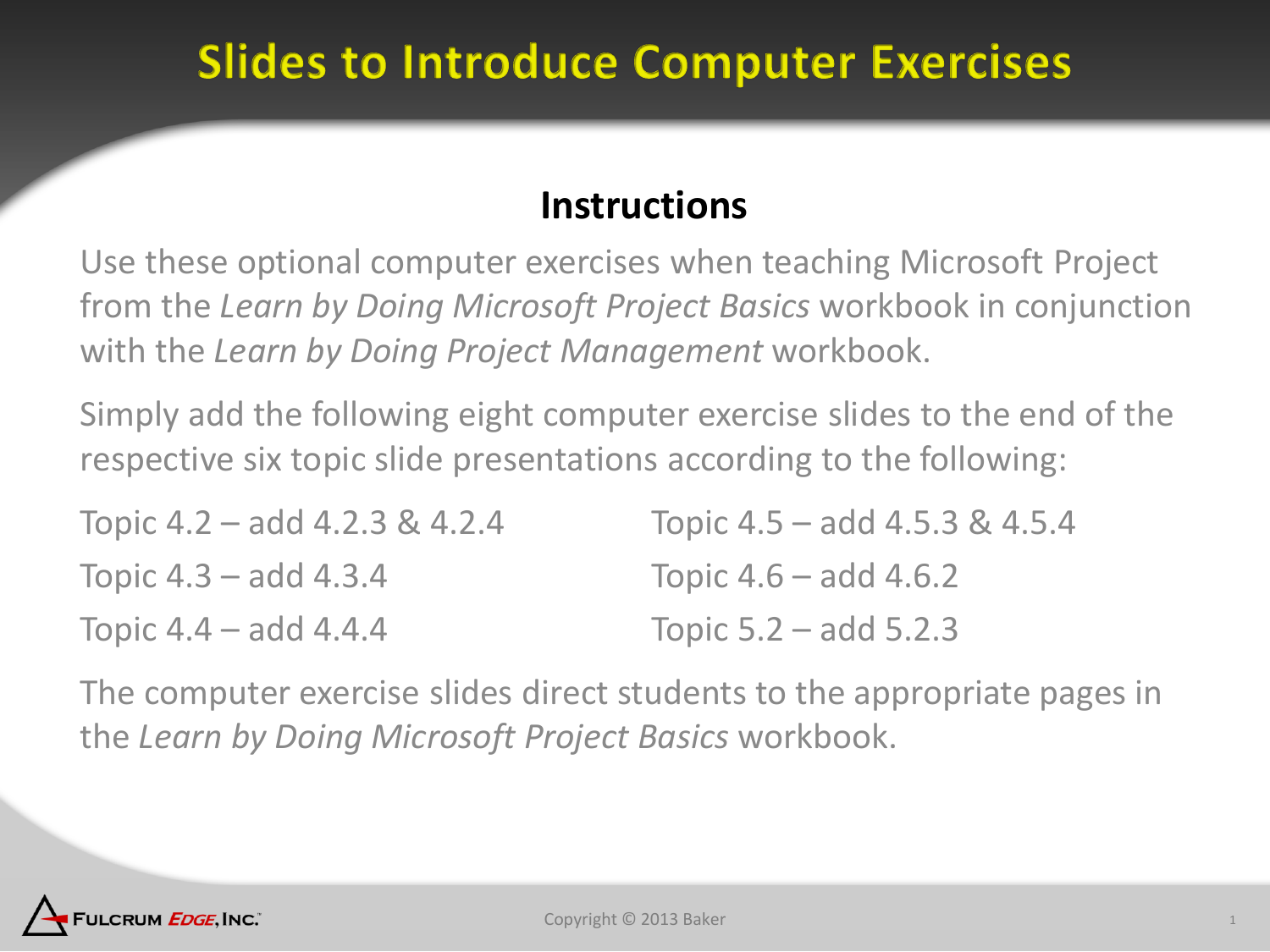## **4.2.3 Computer Exercise**



## **Getting to Know MS Project**

Learn by Doing Microsoft Project Basics Pages 5 - 8

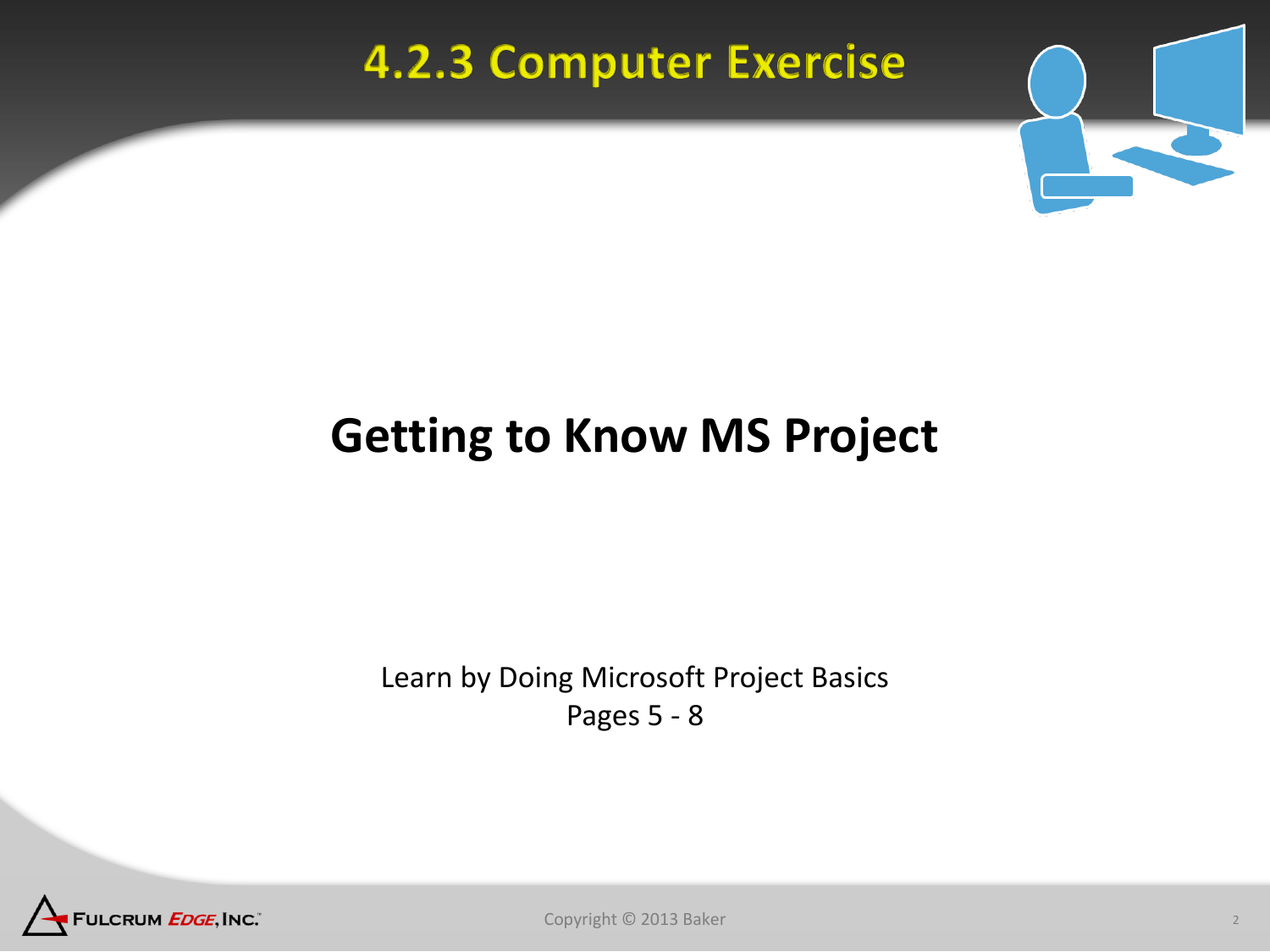## **4.2.4 Computer Exercise**



# **Work Breakdown Structure**

Learn by Doing Microsoft Project Basics Pages 11 - 16

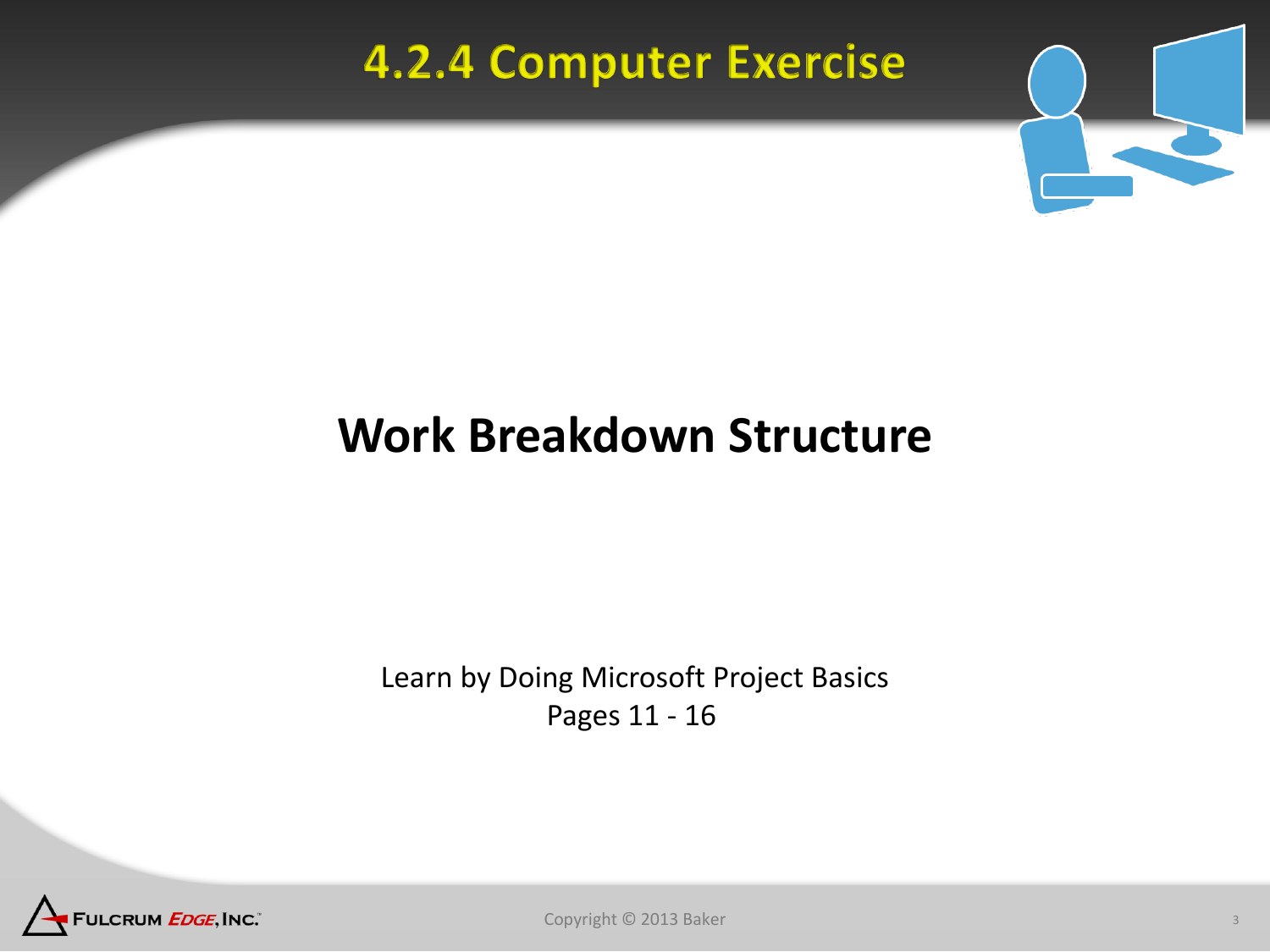## **4.3.4 Computer Exercise**



## **Networks**

Learn by Doing Microsoft Project Basics Pages 21 - 25

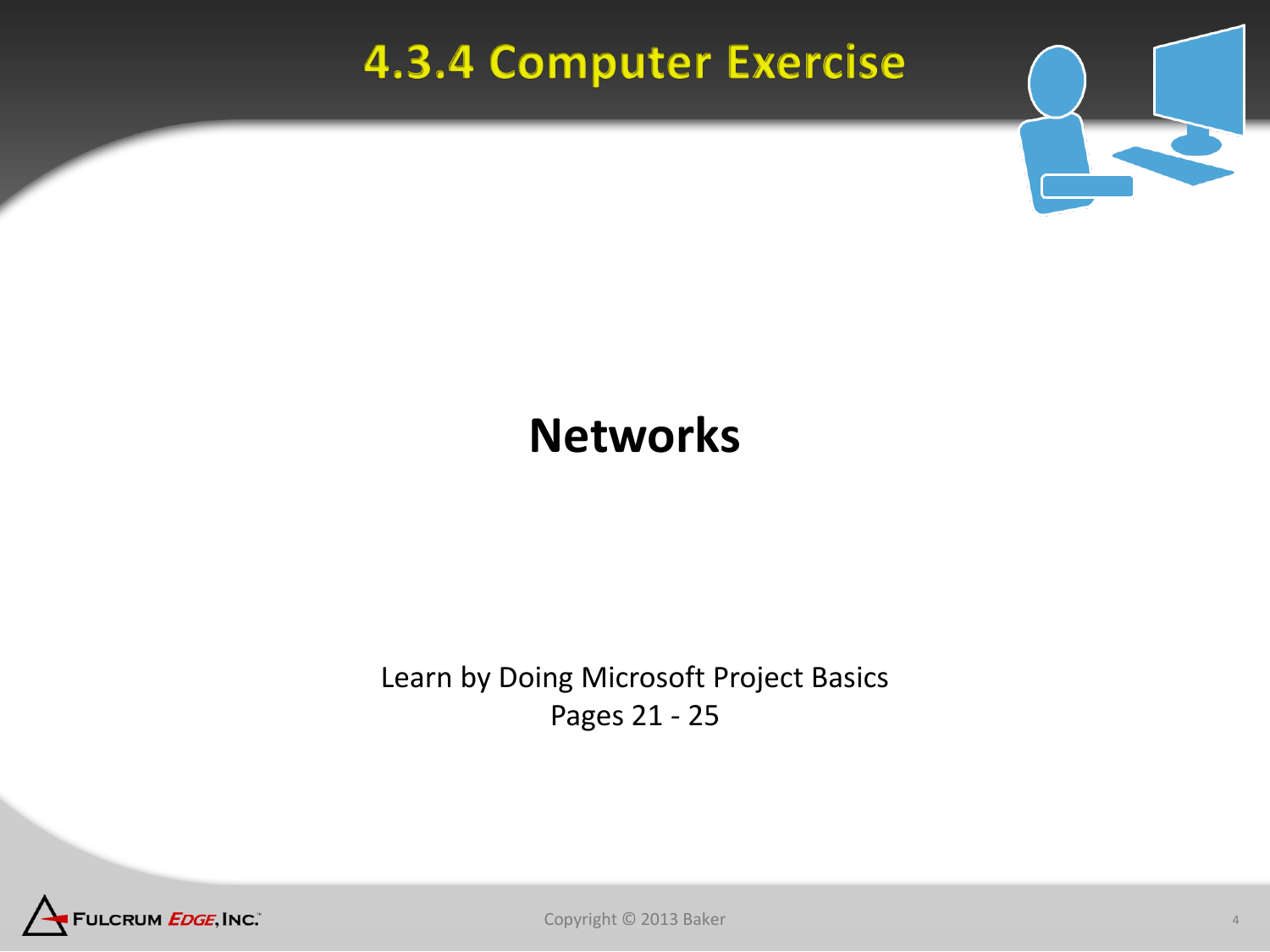## **4.4.4 Computer Exercise**



## **Durations**

Learn by Doing Microsoft Project Basics Pages 29 - 35



Copyright © 2013 Baker 5 and 5 and 5 and 5 and 5 and 5 and 5 and 5 and 5 and 5 and 5 and 5 and 5 and 5 and 5 and 5 and 5 and 5 and 5 and 5 and 5 and 5 and 5 and 5 and 5 and 5 and 5 and 5 and 5 and 5 and 5 and 5 and 5 and 5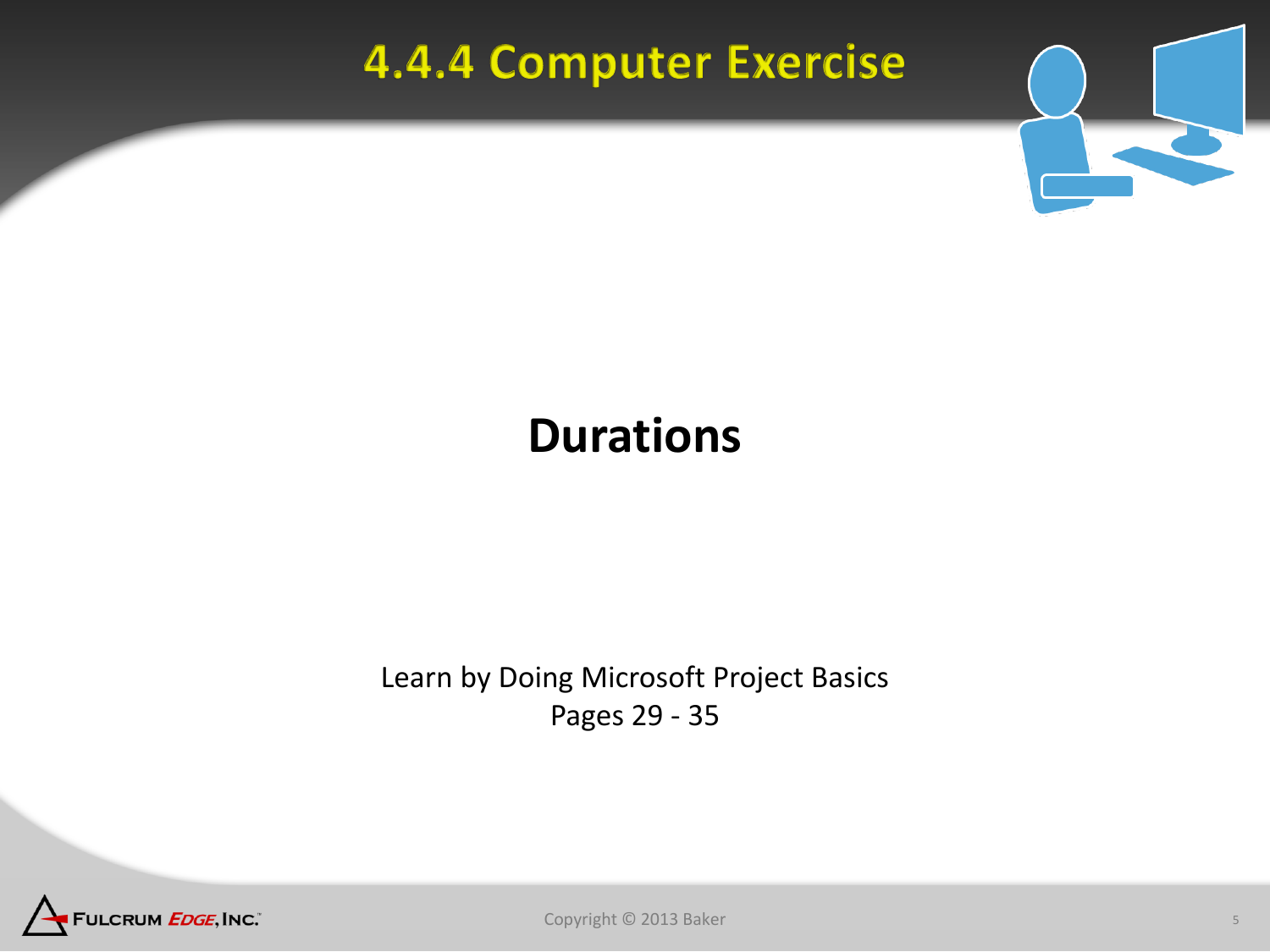## **4.5.3 Computer Exercise**



#### **Resources**

Learn by Doing Microsoft Project Basics Pages 45 - 50

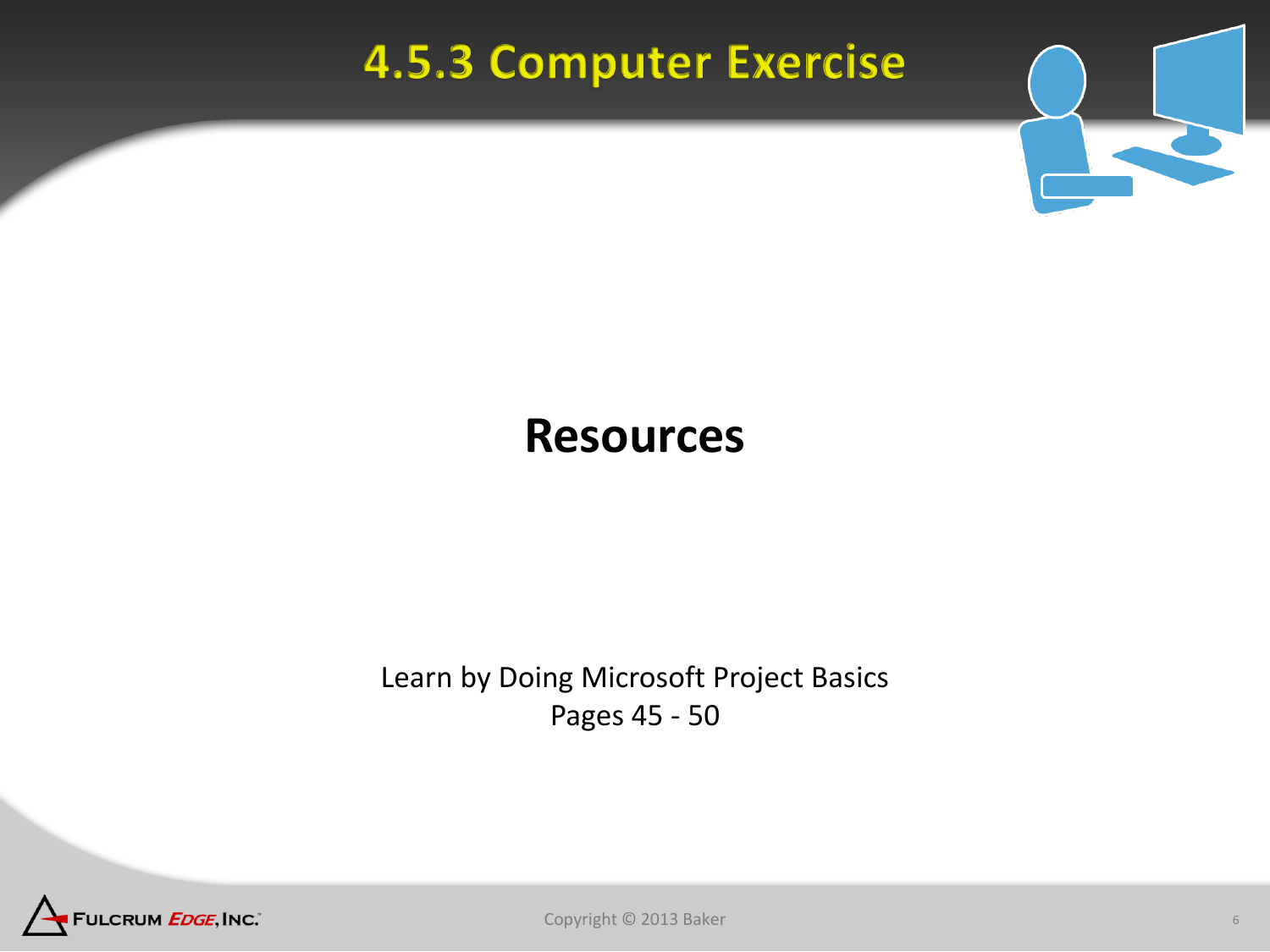## **4.5.4 Computer Exercise**



## **Leveling**

Learn by Doing Microsoft Project Basics Pages 57 - 62

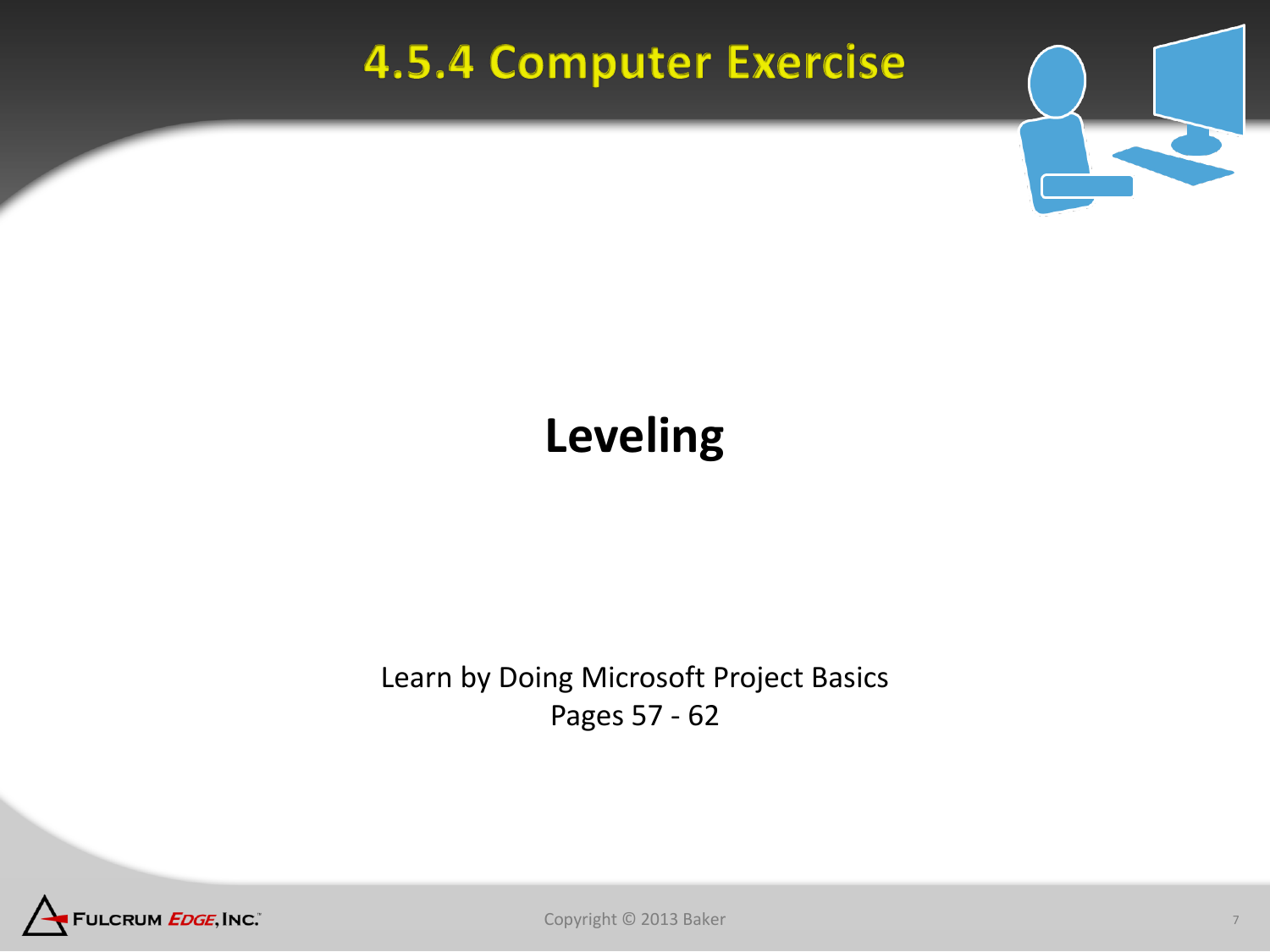## **4.6.2 Computer Exercise**



## **Budgets**

Learn by Doing Microsoft Project Basics Pages 67 - 74